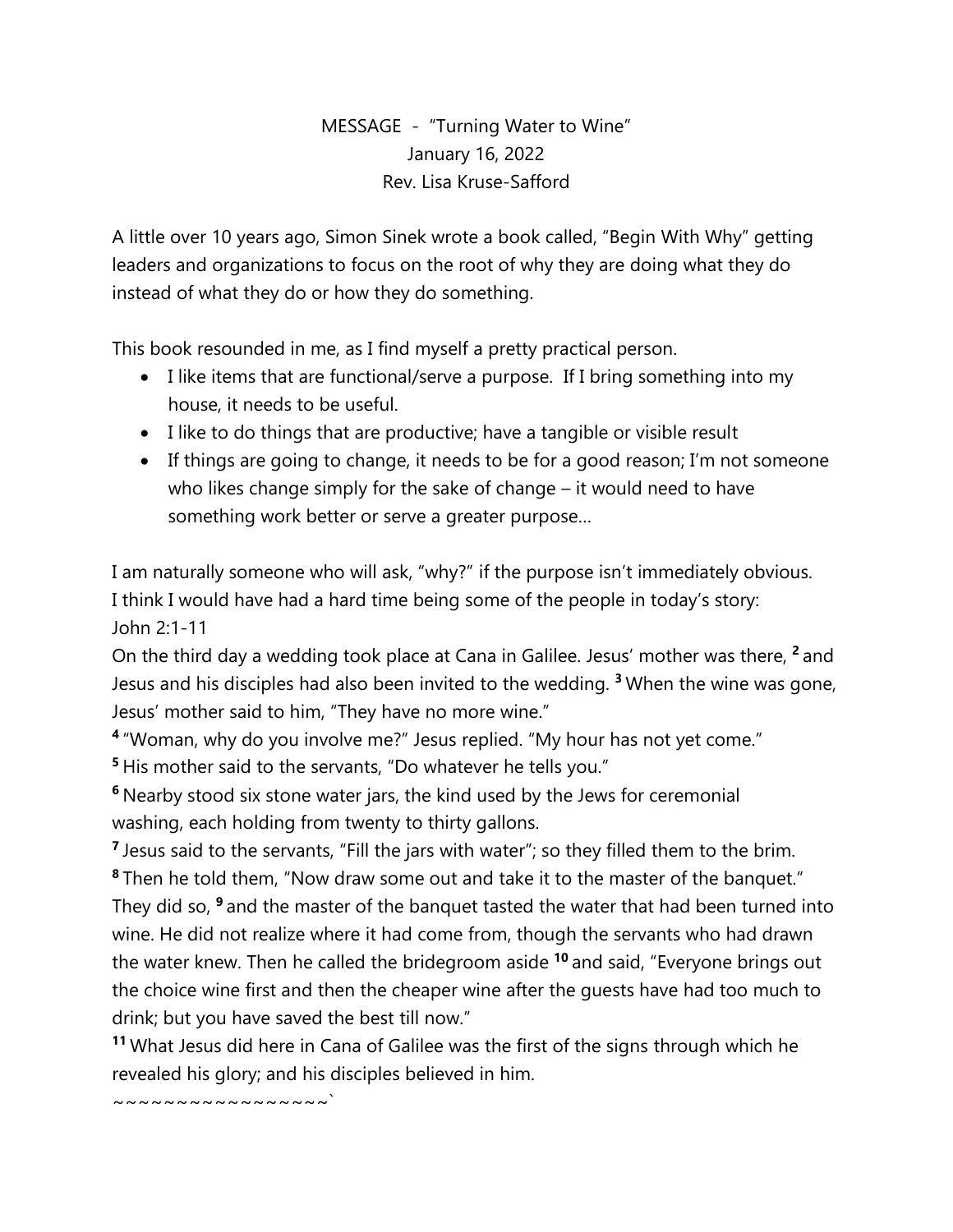There is much in this story to catch our attention and make us ponder:

- The detail of who is at this wedding….and the realization that Jesus and his disciples participated in everyday kinds of activities; they were a part of a community, etc.
- The drama of a wedding at which there is scarcity; worry for the groom and bride
- The interaction of Jesus and his mother….Mary's pointing out the problem to Jesus, Jesus' cryptic reply about this not "being his time", Mary ignoring him and moving things along, and Jesus going on ahead with his mother's wishes.
- The incredible amount of wine; going from scarcity to abundance; from no wine to anywhere from 120-180 gallons.
- And of course: the "how did that happen?" How can water become wine? Either trying the impossible of figuring out a mystery or trying to explain it away.

But what catches my attention is the behavior of the servants. Particularly, their lack of asking, "why?"

Now, I'm quite sure it is because it is not their place to ask, but simply to obey.

So perhaps the servants wondered within their hearts: "why?"

For they are told to do a couple of things that don't seem to make sense to the situation:

## Fill the purification jars

The stone jars that Jesus tells the servants to fill are "the ones used for ceremonial washing". Jews were required to wash their hands and say a blessing before eating any meal that included bread. This was done with a two-handled cup, the person pouring twice over the right hand followed by twice on the left hand. This was done for ritual, rather than for pragmatic purposes….its not about personal hygiene, as everyone is required to perform the ritual even if hands are already clean.

In our story, it seems that the meal was over….the purification rituals had taken place…people had already ceremonially washed and therefore the stone jars were depleted. Everyone had already done the ritual, the people had been ceremonially cleansed, and the bread and meal had been eaten. So why would the stone jars need to be refilled?

I can imagine the servants wondering this….. What do we need these jars refilled for?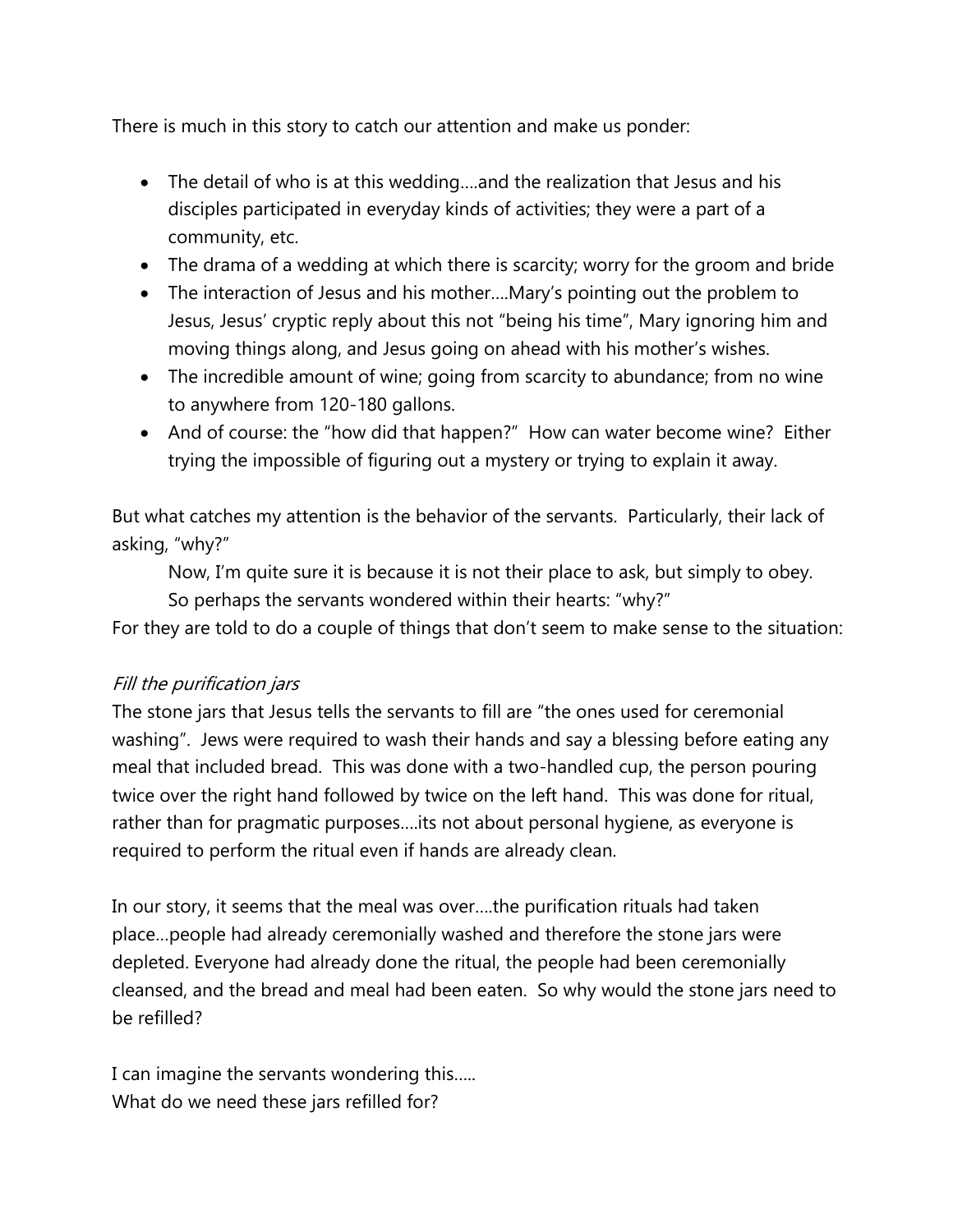## Draw some out and take it to the steward

If filling the stone jars with water again seemed pointless, drawing some of the water out and taking it to the steward seemed to push the question, "why" even more.

Why would the steward want water from the purification jars?

What would that do?

The steward is frantic about the lack of wine and we're going to confound the situation by bringing him water from the purification jars?

But it is through their obedience and follow through that something happens. The miracle, the first that Jesus did, happens through their obedience.

And that's something we need to remember as we live in our faith and do the work of the church. For it seems that Jesus tells us to do things that don't make sense.

- Jesus said, "love your enemies and pray for those who persecute you
- Turn the other cheek, give your coat along with your tunic to the one who wants to sue you, and go two miles instead of the one you are forced to go.
- Do not judge.
- Jesus said, "Therefore I tell you do not worry."

"Why" Jesus? These teachings do not come natural to us.

Jesus might remind us that these are the steps that lead to development of the community of God. Going through the rituals isn't enough….we have to live out the faith. That these are the actions that shift our own hearts and minds and attitudes that help us to live fully with each other. That these are the actions that really do change the world. Living like this helps us to experience the presence of God in our hearts.

Similarly, in the life of our church, which is set in the midst of a truly divided and conflicted culture, we are asking the congregation to engage in holy conversations. And we have many reasons why *not* to do that.

"I've had those conversations and they didn't go well."

"Those people don't listen."

"I don't want to be judged for me thoughts."

But this story of Jesus turning water into wine reminds us that it is through faithfulness, by listening to what Jesus says, and following through with it, that the miracle happens; that change takes place; that what we need is fulfilled.